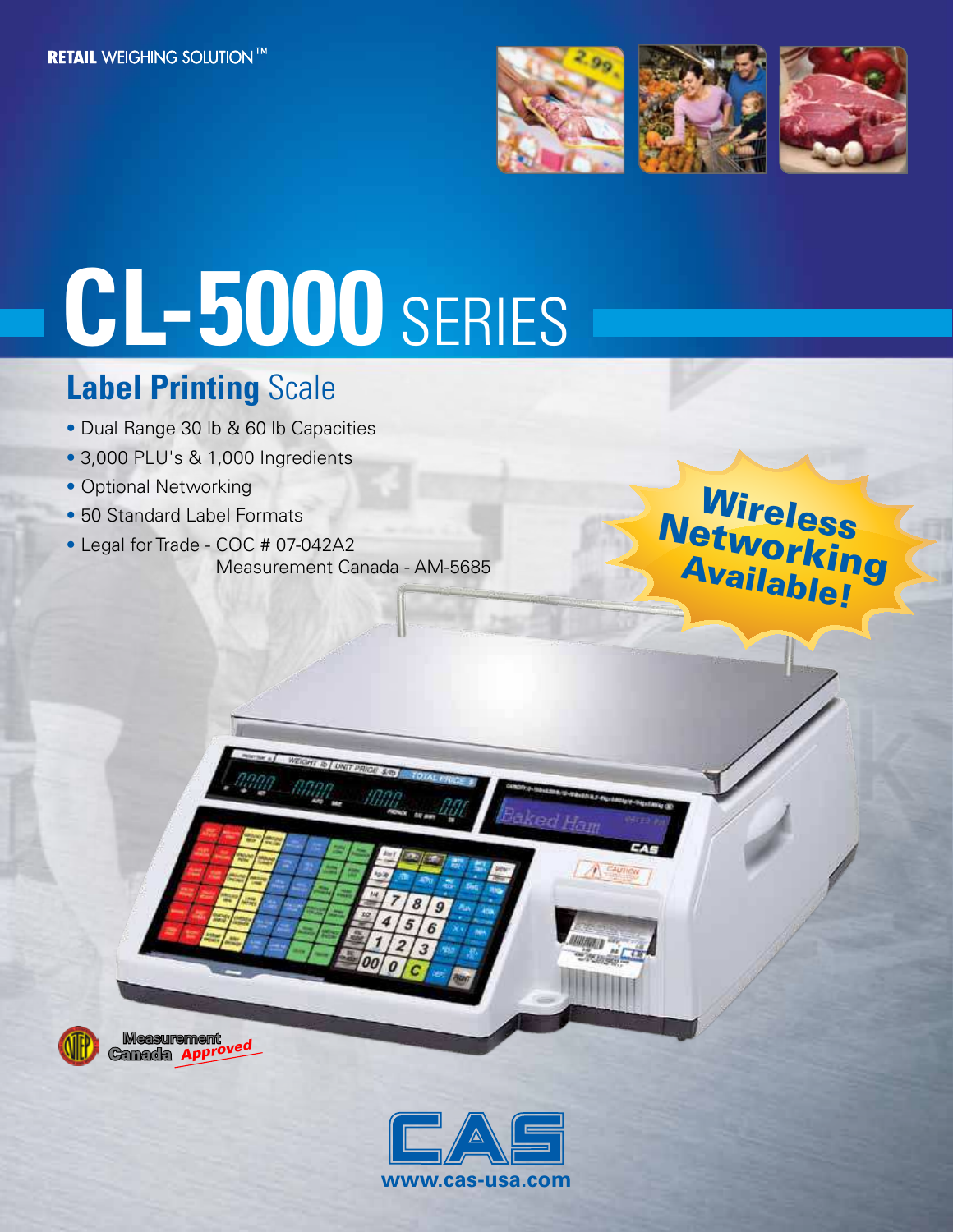## **CL-5000** SERIES **<sup>|</sup> Label Printing** Scale





## Label Formats A

| 9891101N             | <b>FORK</b>             | <b>TURKEY</b>         | 725<br>RIB      | --<br>LEG.               | CUBES           | <b>LED</b>    |
|----------------------|-------------------------|-----------------------|-----------------|--------------------------|-----------------|---------------|
| <b>OUBE</b>          | <b>GROUND</b>           | <b>GROUND</b>         | <b>VEAL</b>     | VEAL                     | <b>PORK</b>     | <b>PORK</b>   |
| <b><i>STEAK</i></b>  | CHICKEN                 | LAMB                  | SHANK           | EREATT                   | <b>SPARERIS</b> | 网络儿医节组        |
| <b>CHUCK</b>         | <b>GROUND</b>           | LAMB                  | <b>VEAL</b>     | <b>VERLICUBE!</b>        | <b>PORK LOW</b> | <b>DORE</b>   |
| ROAST                | <b>VEAL</b>             | <b>PATTIES</b>        | <b>CUBES</b>    | <b>STEAK</b>             | <b>TOP LOW</b>  | <b>THEFT</b>  |
| BEEF                 | CHICKEN                 | <b>CHICKEN</b>        | <b>VEAL FOR</b> | <b>VEAL</b>              | <b>FIGHTS</b>   | <b>EMONED</b> |
| <b>CUBES</b>         | <b>KASOB</b>            | <b>SKEWER</b>         | <b>ETEW</b>     | <b>BONES</b>             | <b>BALIRAGE</b> | <b>BACON</b>  |
| SHORT<br><b>RIBS</b> | SHRIMP<br><b>SKEWER</b> | BEEF<br><b>SKEWER</b> | 1,4889<br>LOBI  | LAMB RID<br><b>CHOPS</b> | <b>DUCK</b>     | 医毛毛毛          |

**PLU Keys ▲** 



Label Cartridge ▲



Label Cartridge  $\blacktriangle$  Display  $\blacktriangle$ 

**Features**

## **Display**

The VFD Display is used to display Tare Weight, Unit Weight, Unit Price and Total Price. The high legibility LCD display is used to display PLU names, Scrolling Messages and Programming Menus.

## **Keyboard**

The Double Click Call feature allows the operator to recall PLUs by doubleclicking the speed key instead of having to use the shift key.

The standard Bench Model comes equipped with 96 (48 x 2) quick look up keys while the Pole and Hanging Models have 144 (72 x 2). These keys may also be programmed to be special function keys.

## **Printer & Label Cartridge**

Achieve print speeds up to 100 mm/sec with a print resolution of 202 dpi. The removable Label Cartridge's simple design allows operators a method of quickly and easily reloading labels.

## **Label Formats**

The CL5000 supports various die cut or continuous label sizes up to 120mm in length with the 50 preset label formats stored in its memory. With the included CL -Works software program, you can add up to 20 more custom label formats.

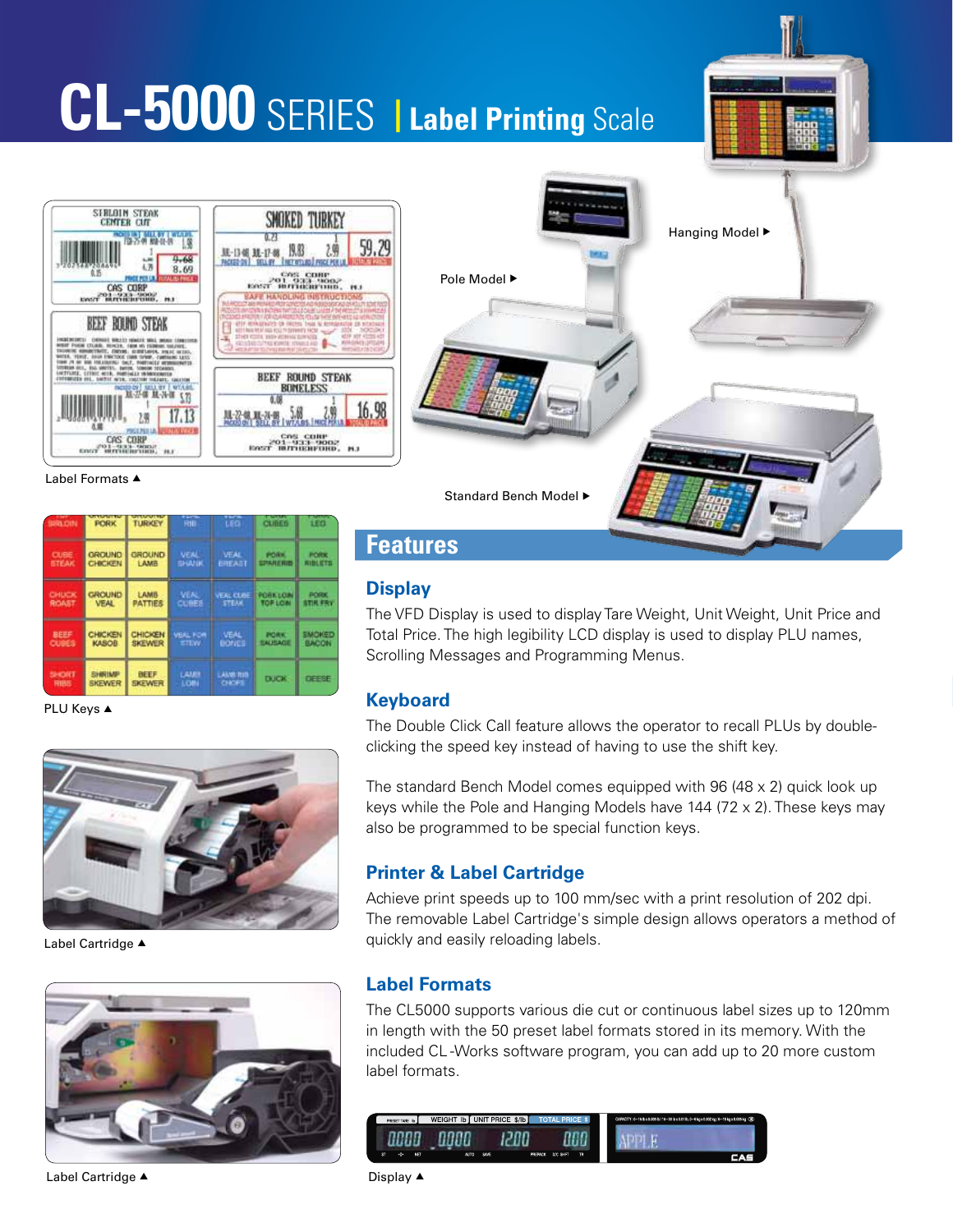## **CL Works - PC Software**

## **CL Works PC Software**

The CL Works software program allows you to create and edit PLUs, program store information, design custom labels and unique keyboard layouts and much, much more.

Compatible with Microsoft Windows® 2000/XP/Vista/7

| --<br><b>Course Model</b><br><b>All Contract Contract</b><br>تستغل<br><b>Courses</b><br>a.<br>疆<br>822<br><b>MAILER STATES</b><br>112, 141<br><b>Adult Ford</b><br>--<br>---<br>140-041<br>55,688<br><b>Alberta</b><br><b>With Sec</b><br>١æ<br>an to<br><b>THEFT &amp;</b><br><b>MAGARET</b><br><b>Jacks</b><br><b>America</b><br><b><i><u><u>Property</u></u></i></b><br>-<br><b>Service</b><br>٠<br>-<br><b>MONEY</b><br><b>A 290</b><br>تعاصبنا<br>100<br>100/07/9<br><b>STATISTICS</b><br><b>SIDNA</b><br><b>County</b><br>--<br>w<br><b>HOLD</b><br><b>Additional Property</b><br>$\overline{\phantom{a}}$<br>LW.<br><b>DALINER</b><br><b>MA X246</b><br><b>COMMERCIAL</b><br><b><i>ANGEL CLAMBER</i></b><br><b>All Avenue</b><br><b>Schlossen</b><br>4.<br>-<br><br>Link &<br>÷<br>---<br><b>Primary</b><br>19896<br><b><i><u>Ingelsen</u></i></b><br>artists 10<br>-<br>--<br>-<br>100.4<br>وصبح<br><b>START</b><br><b>British</b><br><b>TORY CARRY CONSUM MOST</b> | <b>NAMES</b> EQUIPS<br>$-1$<br>Initiative                                  | <b><i><u>ETABLISHER</u></i></b><br>444,417 |  | 踢 | وستعبث | <b>Jan. 1 00108</b><br>$-1$ |  |  |  |  |
|-----------------------------------------------------------------------------------------------------------------------------------------------------------------------------------------------------------------------------------------------------------------------------------------------------------------------------------------------------------------------------------------------------------------------------------------------------------------------------------------------------------------------------------------------------------------------------------------------------------------------------------------------------------------------------------------------------------------------------------------------------------------------------------------------------------------------------------------------------------------------------------------------------------------------------------------------------------------------------|----------------------------------------------------------------------------|--------------------------------------------|--|---|--------|-----------------------------|--|--|--|--|
|                                                                                                                                                                                                                                                                                                                                                                                                                                                                                                                                                                                                                                                                                                                                                                                                                                                                                                                                                                             | <b>SAUDE AT</b><br>m.m.<br><b>PATTERNS</b>                                 |                                            |  |   |        |                             |  |  |  |  |
|                                                                                                                                                                                                                                                                                                                                                                                                                                                                                                                                                                                                                                                                                                                                                                                                                                                                                                                                                                             | <b><i><u>Programment</u></i></b><br><b>Cancell</b><br><b>Selection Ave</b> |                                            |  |   |        |                             |  |  |  |  |
|                                                                                                                                                                                                                                                                                                                                                                                                                                                                                                                                                                                                                                                                                                                                                                                                                                                                                                                                                                             | --<br>Telephone                                                            |                                            |  |   |        |                             |  |  |  |  |
|                                                                                                                                                                                                                                                                                                                                                                                                                                                                                                                                                                                                                                                                                                                                                                                                                                                                                                                                                                             |                                                                            |                                            |  |   |        |                             |  |  |  |  |
|                                                                                                                                                                                                                                                                                                                                                                                                                                                                                                                                                                                                                                                                                                                                                                                                                                                                                                                                                                             |                                                                            |                                            |  |   |        |                             |  |  |  |  |
|                                                                                                                                                                                                                                                                                                                                                                                                                                                                                                                                                                                                                                                                                                                                                                                                                                                                                                                                                                             |                                                                            |                                            |  |   |        |                             |  |  |  |  |
|                                                                                                                                                                                                                                                                                                                                                                                                                                                                                                                                                                                                                                                                                                                                                                                                                                                                                                                                                                             |                                                                            |                                            |  |   |        |                             |  |  |  |  |

### **Keypad Editor**

• Setup and download custom keyboard designs. Use color images in your keys for easy recognition.

## **Optional Networking**

- TCP/IP Communications
- 100 Base T Ethernet
- IEEE 802.11b/g Wireless
- Supports WEP, WPA & WPA2 encryption
- Network Structure suitable for all markets

| 日本高水业综合国国国民关系                   |                       |                                        |                          |                                   |                                   |
|---------------------------------|-----------------------|----------------------------------------|--------------------------|-----------------------------------|-----------------------------------|
| <b>STATISTIC</b>                | <b>Department Ray</b> | <b>RISHI RISSAN</b>                    | <b>British Note</b>      | <b>CONTRACTOR</b>                 | <b>Hand2</b>                      |
|                                 | U. Had                | E - 5, infestal                        |                          | <b><i>RESPIRANE VIDEO</i></b>     | 02041273                          |
| Sentancial Bank (19)<br>в       | 2.394                 | 1. Images                              |                          | <b>SEEN HOUSE STONE</b>           | <b>INVELTIE</b>                   |
| n<br>PANTHS.<br><b>Fullment</b> | 21.444                | 1. Infound                             |                          | <b><i>EGSP ADCAR STEHT</i></b>    | 02/01/219 THROUGHT                |
|                                 | Of Mex                | 1. Minute                              |                          | <b><i>HOLD COLLAGE STEAK-</i></b> | GONELLICE THEN CUT                |
|                                 | D. Mcm                | 1. Visions                             |                          | <b><i>ETTERNIKAO STEAK</i></b>    | 54/88/037                         |
| <b>Test St.</b><br>в            | $1$ Mod               | 3. Ministe                             |                          | <b><i>SELF ROUND STEAK</i></b>    | RENOGRIZED                        |
| Departure Last All.<br>i.       | 27. Mo.W.             | 1 InfedAt                              |                          | ESS NOUSE STEW                    | HANNELS:                          |
| m                               | $21.36$ ad            | 3. Infaudit                            |                          | a silicostos                      | (BOUNG STEAL)                     |
| <b>Bill</b> Nor<br>в            | <b>D. Mex.</b>        | 1 lahram                               |                          | <b>B. SCIENSTON</b>               | <b>DODGE STEAK</b>                |
| -<br><b>Bare</b>                | 21.99AM               | 10 3 mileste                           |                          | TO: SEEP EDITION                  | ROOKS STEAK THIN EUT              |
|                                 | 2.394                 | 19 1 minghé                            |                          | <b>PELASTER STREET</b>            | <b>INSURE STRAK \$100-\$3.00</b>  |
| <b>Country Bluellane</b>        | 21.344                | 12 3. linkard                          |                          | <b>12 BEEF STITCH</b>             | ROUND 176W, TENDER DED            |
|                                 | Cl Med                | 11 1 Whale                             |                          | 11 BEER GRITCHE                   | <b>TROUBLE STRAK STARTS SUBS.</b> |
| Senati                          | D. Mor                | 16 E. Wischt                           |                          | 14 HERENE OF                      | <b>NOUNE STEW </b>                |
| n                               | <b>17. Mo.A.</b>      | 10 - 1 March                           |                          | <b>IS RUCKU</b>                   | <b>REAG STEAL</b>                 |
| 14                              | <b>COL Adults</b>     | 1. integra                             | 16. 8059 ESR             |                                   | ROUGHT STEAK                      |
|                                 | Of Made               | 12 X Weard                             | 17.8030.028              |                                   | <b>INDURAL STRAKE</b>             |
| Deaths: B.Max.<br>٠<br>п        | <b>Di Mes</b>         | 10. Il listeger                        | 19 BEEF ESS              |                                   | <b>DOUGO STEAK THRUTH</b>         |
|                                 | D. Had                | 13 3. wings                            | 19 802 137               |                                   | ROUND STEAK FAIR OUT              |
| Aug.<br>в                       | 25. Mo. 6             | 3. Introde                             | 28. 253 8 100            |                                   | <b>INSINE STEAK TENDETERS</b>     |
| n                               | 21.844                | 27 S. Waard                            |                          | 21 照顾于华                           | ROUND 178HLTBGSY DED              |
| <b>District</b><br>Date of<br>n | Cl. Med.              | 5. William'r<br>$=$                    |                          | 22 BUTF DAY SOUND                 | CONSON BRAIN.                     |
| <b>TO does a Tools</b>          | D. Most               | 匹<br>1 unare                           |                          | 23 1118 120 12160                 | LENDON BROK.                      |
|                                 | $27.44 + 4$           | 36 - 1 Minute                          |                          | NUMBER OF STREET                  | EPSSIA:                           |
| B                               | <b>CT. 8614</b>       | -1 intright                            | M 8118                   |                                   | <b>BRITER</b>                     |
| 0.133<br>m                      | 20.3646               | $\infty$<br>3. Integrit                | $-0.000$<br>$\mathbb{R}$ |                                   | <b>EPSTEAK THIN CLE</b>           |
| - 12<br>п<br><b>Drawings</b>    | $0$ Here              | $\overline{\mathcal{L}}$<br>-1 iniyara | $27 - 3418$              |                                   | <b>DP STEAR THIN CEP</b>          |
| -68<br>with Rivierid<br>m       | O. Heat               | 22 3. Wingfill                         |                          | 29 REDUCATOR                      | <b>BLADE STELL</b>                |
|                                 | 27. Mord              | ×<br>1. Infranti                       |                          | 29 BETH CAUCH                     | <b>GLACK STOLE</b>                |

### **PLU Editor**

- Easy PLU Management control for all scales
- Simple import and export of PLU's
- Manage PLU's in multiple departments



## **Label Editor**

• Create and edit custom label formats. Easily download your custom labels to the scales.

## **Optional Networking and Compatible w/E-PLUM Scale Management Software\***

A multi-vendor web-enabled solution that provides retailers with centralized control of in-store scales and printers. Full-featured and easily implemented.



**UTP CABLE** 

UTP CABLE

HUB

**REMOTE** 

**LAN CARD** 

**Multi to Multi Wired/Wireless Network**

\*E-Plum Scale Management Software is owned and sold by Invatron Systems Corp. For more information on E-PLUM, please visit www.invatron.com or contact your local authorized CAS Dealer.